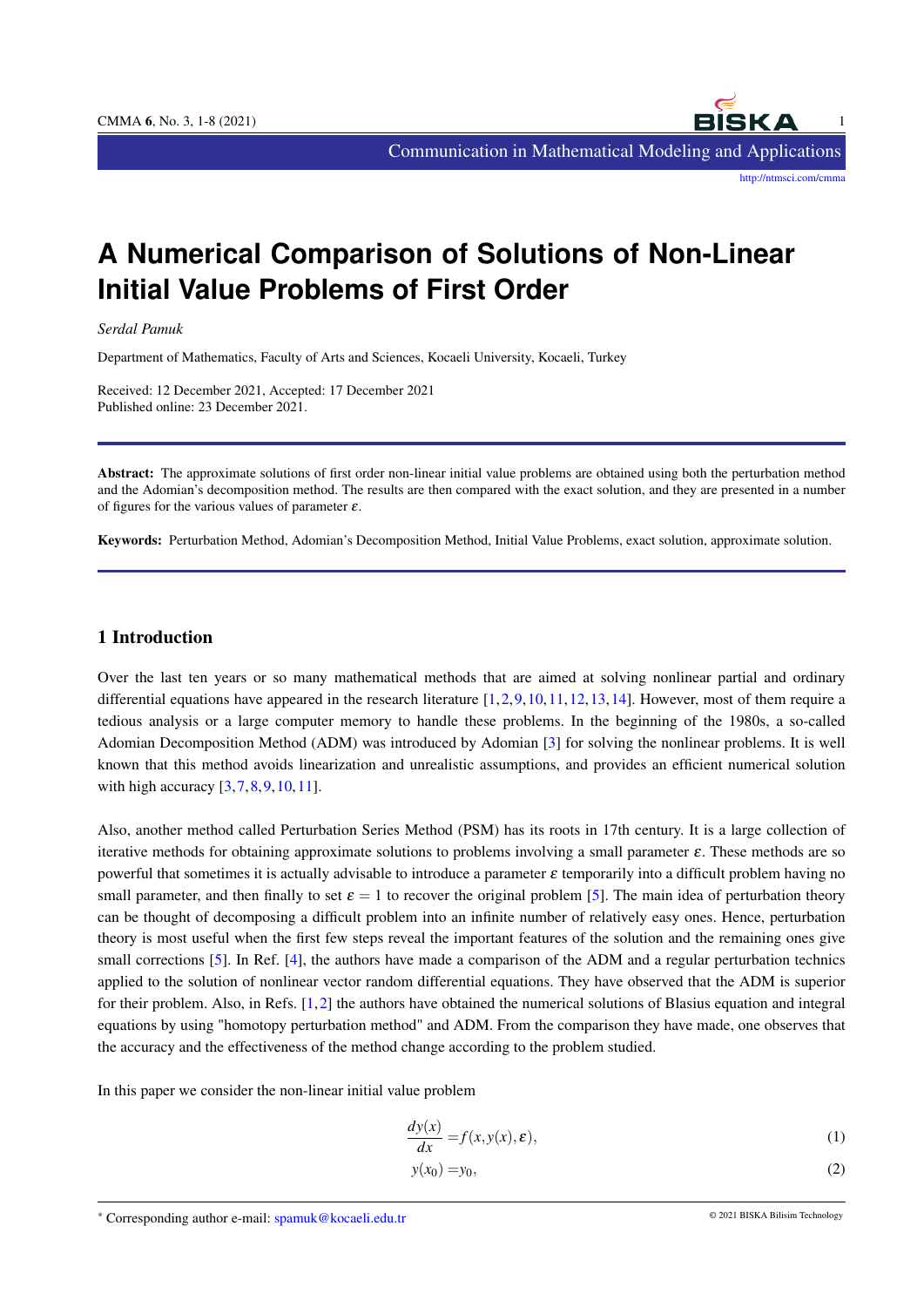where *x* is independent variable,  $y = y(x)$  is dependent variable, and  $\varepsilon$  is some positive parameter. Here  $f: \mathbf{R} \times \mathbf{R} \times \mathbf{R}^+ \to \mathbf{R}$ together with a point  $(x_0, y_0) \in \mathbf{R} \times \mathbf{R}$ .

#### 2 Adomian's decomposition method

In this section we consider the model equation of the form

$$
\frac{dy(x)}{dx} = f(x, y(x), \varepsilon), \quad y(x_0) = y_0,
$$
\n(3)

where *f* is a nonlinear function in *y*. The decomposition method consists of approximating the solution of Eq.(3) as an infinite series

$$
y(x) = \sum_{n=0}^{\infty} y_n(x),\tag{4}
$$

and decomposing *f* as

$$
f(x, y(x), \varepsilon) = \sum_{n=0}^{\infty} A_n,
$$
\n(5)

where  $A_n$ 's are the Adomian polynomials given by

$$
A_n = \frac{1}{n!} \frac{d^n}{d\lambda^n} \left[ f\left(x, \sum_{n=0}^{\infty} \lambda^n y_n(x), \varepsilon\right) \right]_{\lambda=0}, \quad n = 0, 1, 2 \cdots.
$$
 (6)

The convergence of the decomposition series (6) is studied in [\[6\]](#page-6-12). Applying the decomposition method [\[3\]](#page-6-7), Eq.(3) can be written as

$$
Ly(x) = f(x, y(x), \varepsilon)
$$
\n(7)

where the notation  $L = \frac{d}{dx}$  symbolizes the linear differential operator. We assume the integration inverse operators  $L^{-1}$ exists, and it is defined as  $L^{-1} = \int_0^x(.)d\tau$ . Therefore, applying on both sides of Eq.(7) with  $L^{-1}$  yields

$$
y(x) = y_0 + L^{-1} f(x, y(x), \varepsilon).
$$
 (8)

Using Eqs.(4) and (5) it follows that

$$
\sum_{n=0}^{\infty} y_n(x) = y_0 + L^{-1} \sum_{n=0}^{\infty} A_n.
$$
 (9)

Therefore, one determines the iterates in the following recursive way:

$$
y_0(x) \equiv y(0),
$$
  
\n $y_{n+1}(x) = L^{-1}A_n, \quad n = 0, 1, 2 \cdots.$ 

We then define the solution  $y(x)$  as

$$
y(x) = \lim_{n \to \infty} \sum_{k=0}^{n} y_k(x).
$$
 (10)

© 2021 BISKA Bilisim Technology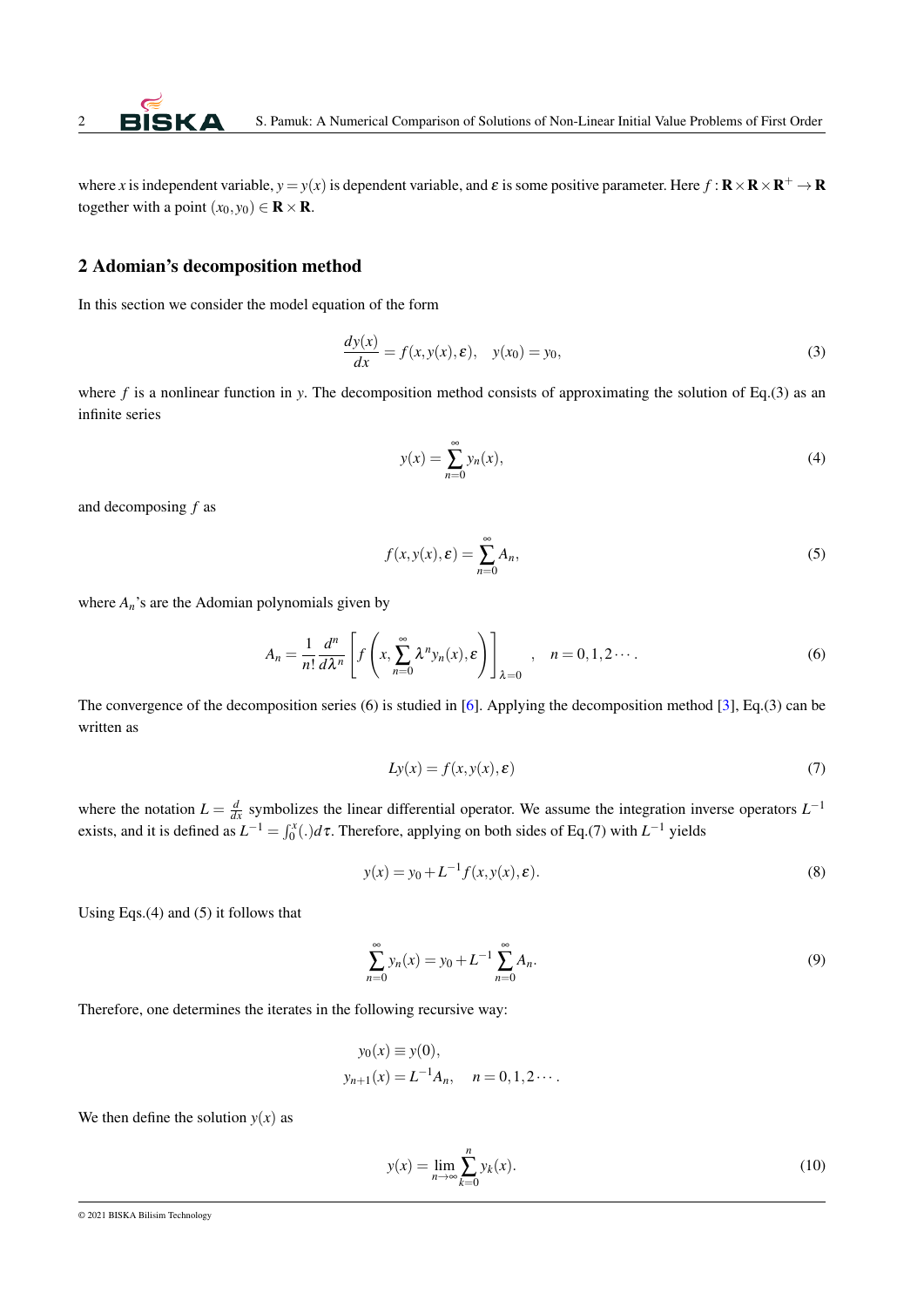### 3 Perturbation series method

The general procedure of the perturbation series method is to introduce a small parameter  $\varepsilon$ , such that when  $\varepsilon = 0$  the problem becomes soluble. The global solution to the given problem can then be studied by a local analysis about  $\varepsilon = 0$ [\[5\]](#page-6-10). A perturbative solution is constructed by local analysis about  $\varepsilon = 0$  as a series of powers of  $\varepsilon$ :

$$
y(x) = y_0(x) + \varepsilon y_1(x) + \varepsilon^2 y_2(x) + \cdots
$$
 (11)

This series is called a perturbation series. It has the attractive feature that  $y_n(x)$  can be computed in terms of  $y_0(x), y_1(x), \ldots, y_{n-1}(x)$  as long as the problem obtained by setting  $\varepsilon = 0$  is soluble [\[5\]](#page-6-10). One expects that  $y(x)$  is well approximated by only a few terms of the perturbation series if  $\varepsilon$  is very small.

In the following section we compare the exact solution of an initial-value problem with the approximate solutions obtained by (ADM) and (PSM). We then present some figures that show how close the approximate solutions are to the exact solution.

### 4 Application and results

Example. We consider the initial-value problem

$$
y'(x) = -\frac{y(x)}{x + \varepsilon y(x)}, \quad y(1) = 1.
$$
 (12)

Firstly, we find the exact solution to (12). Therefore, let us first write the differential equation as  $(x + \varepsilon y)y' + y = 0$ , and let  $x + \varepsilon y = t$ . Differentiating both sides with respect to *x*, we then have the equation  $tdt - xdx = 0$ . From here one gets  $t - x = c/(t + x)$ , where *c* is an arbitrary constant. Therefore,

$$
y = \frac{1}{\varepsilon}(t - x) = \frac{c}{\varepsilon(t + x)} = \frac{c}{\varepsilon(\varepsilon y + 2x)}
$$

from which it follows that  $y = \frac{-x}{2}$  $\frac{-x}{\varepsilon} \mp \frac{1}{\varepsilon}$ ε  $\sqrt{x^2 + c}$ . Since y(1)=1, we get the exact solution to (12)

$$
y_{\text{exact}}(x) = \frac{-x}{\varepsilon} + \sqrt{x^2/\varepsilon^2 + 2/\varepsilon + 1}.
$$
\n(13)

From (13) one obtains the second order expansion of the exact solution with respect to  $\varepsilon$ 

$$
y_{\text{exact}}(x) = \frac{-x}{\varepsilon} + \frac{x}{\varepsilon} \sqrt{1 + \frac{\varepsilon^2 + 2\varepsilon}{x^2}}
$$
(14)

$$
= \frac{1}{x} + \left(\frac{1}{2x} - \frac{1}{2x^3}\right)\varepsilon + \left(\frac{1}{2x^5} - \frac{1}{2x^3}\right)\varepsilon^2 + O(\varepsilon^3) \quad (\varepsilon \to 0).
$$
 (15)

Secondly, we obtain the Adomian decomposition solution to (12). We proceed as in section 2, and take  $f(x, y, \varepsilon) =$ − *y*  $\frac{y}{x+\epsilon y}$ . Therefore, we have

$$
f(x, y, \varepsilon) = -\frac{y}{x} \left( \frac{1}{1 + \frac{\varepsilon y}{x}} \right) = -\frac{y}{x} + \frac{y^2}{x^2} \varepsilon - \frac{y^3}{x^3} \varepsilon^2 + \cdots,
$$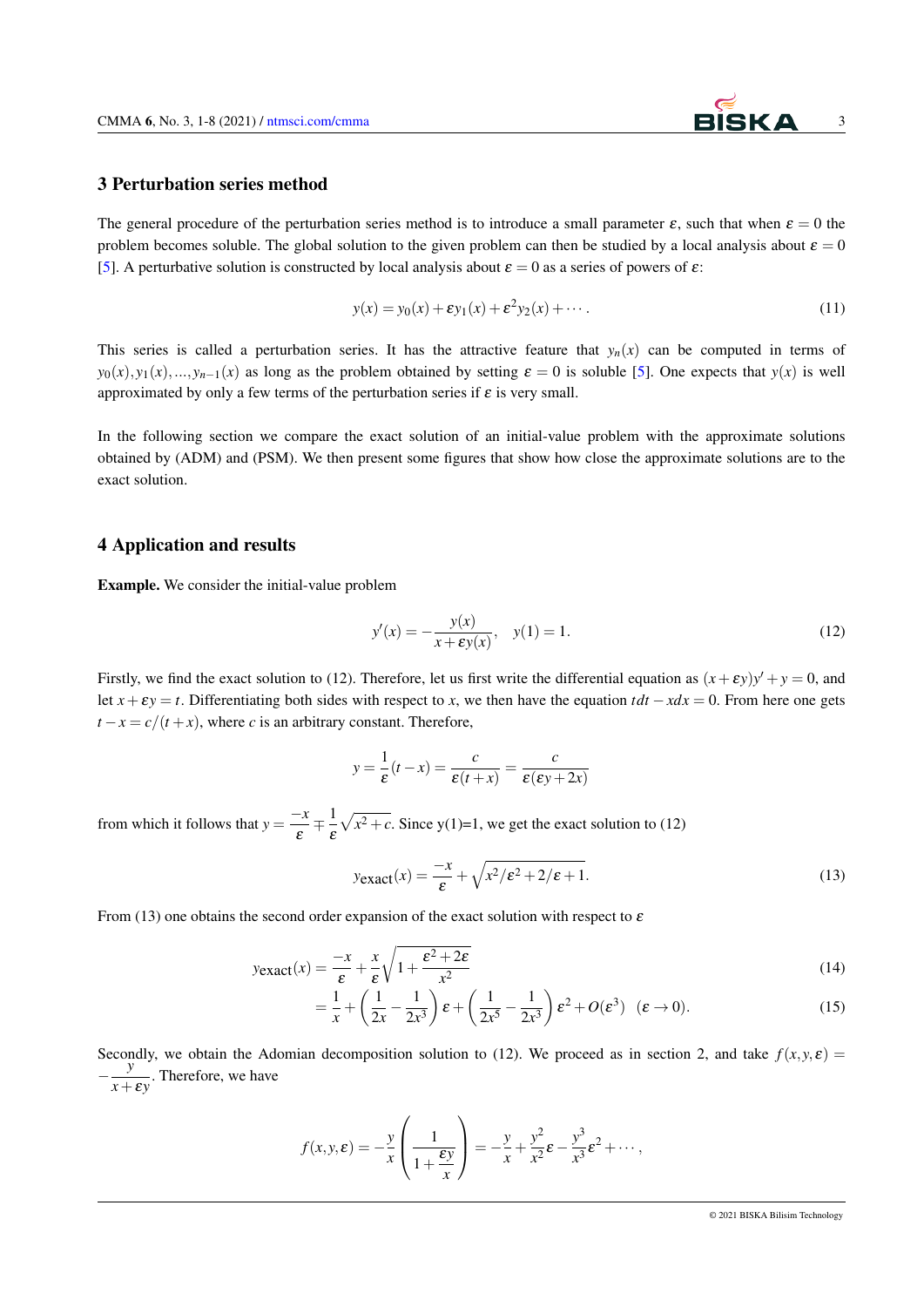and the Adomian polynomials can be derived as follows  $[3,10]$  $[3,10]$ :

$$
f(x, y, \varepsilon) = -\frac{1}{x}(y_0 + y_1 + y_2 + \cdots) + \frac{\varepsilon}{x^2}(y_0 + y_1 + y_2 + \cdots)^2 - \frac{\varepsilon^2}{x^3}(y_0 + y_1 + y_2 + \cdots)^3 + \cdots
$$
  
=  $-\frac{1}{x}(y_0 + y_1 + y_2 + \cdots) + \frac{\varepsilon}{x^2}(y_0^2 + (2y_0y_1) + (2y_0y_2 + y_1^2) + (2y_0y_3 + 2y_1y_2) + \cdots)$   
 $-\frac{\varepsilon^2}{x^3}(y_0^3 + (3y_0^2y_1) + (3y_0^2y_2 + 3y_0y_1^2) + (y_1^3 + 3y_0^2y_3 + 6y_0y_1y_2) + \cdots)$ 

Therefore, we get the following Adomian polynomials:

$$
A_0 = -\frac{1}{x}y_0 + \frac{\varepsilon}{x^2}y_0^2 - \frac{\varepsilon^2}{x^3}y_0^3,
$$
  
\n
$$
A_1 = -\frac{1}{x}y_1 + \frac{2\varepsilon}{x^2}y_0y_1 - \frac{3\varepsilon^2}{x^3}y_0^2y_1,
$$
  
\n
$$
A_2 = -\frac{1}{x}y_2 + \frac{2\varepsilon}{x^2}y_0y_3 + \frac{2\varepsilon}{x^2}y_1y_2 - \frac{3\varepsilon^2}{x^3}y_0^2y_2 - \frac{3\varepsilon^2}{x^3}y_1^2y_0,
$$
  
\n
$$
\vdots
$$

Since  $y(1) = 1$  we take  $y_0(x) \equiv 1$ . Therefore, we have

$$
A_0 = -\frac{1}{x} + \frac{\varepsilon}{x^2} - \frac{\varepsilon^2}{x^3},
$$
  
\n
$$
y_1(x) = L^{-1}A_0 = -\ln x - \frac{\varepsilon}{x} + \frac{\varepsilon^2}{2x^2},
$$
  
\n
$$
A_1 = \frac{\ln x}{x} + \left(\frac{1}{x^2} - 2\frac{\ln x}{x^2}\right)\varepsilon + \left(-\frac{5}{2x^3} + 3\frac{\ln x}{x^3}\right)\varepsilon^2 + O(\varepsilon^3) \quad (\varepsilon \to 0),
$$
  
\n
$$
y_2(x) = L^{-1}A_1 = \frac{(\ln x)^2}{2} + \left(\frac{1}{x} + 2\frac{\ln x}{x}\right)\varepsilon + \left(\frac{1}{2x^2} - 3\frac{\ln x}{2x^2}\right)\varepsilon^2 + O(\varepsilon^3) \quad (\varepsilon \to 0),
$$
  
\n
$$
\vdots
$$

and so on. Substituting these terms into (10), we obtain the three-term decomposition series solution

$$
y_{\text{decomp}}(x) = 1 - \ln x + \frac{(\ln x)^2}{2} + \left(2\frac{\ln x}{x}\right)\varepsilon + \left(\frac{1}{x^2} - 3\frac{\ln x}{2x^2}\right)\varepsilon^2 + O(\varepsilon^3) \quad (\varepsilon \to 0). \tag{16}
$$

Lastly, we obtain the perturbation series solution to (12), by assuming that (12) has a solution,  $y(x)$  of the form given by (11), namely

$$
y(x) = \sum_{n=0}^{\infty} \varepsilon^n y_n(x), \quad \varepsilon \ll 1.
$$
 (17)

To do this, let us write Eq.(12) in the form

$$
(x + \varepsilon y(x))y(x)' + y(x) = 0, \quad y(1) = 1.
$$
 (18)

#### © 2021 BISKA Bilisim Technology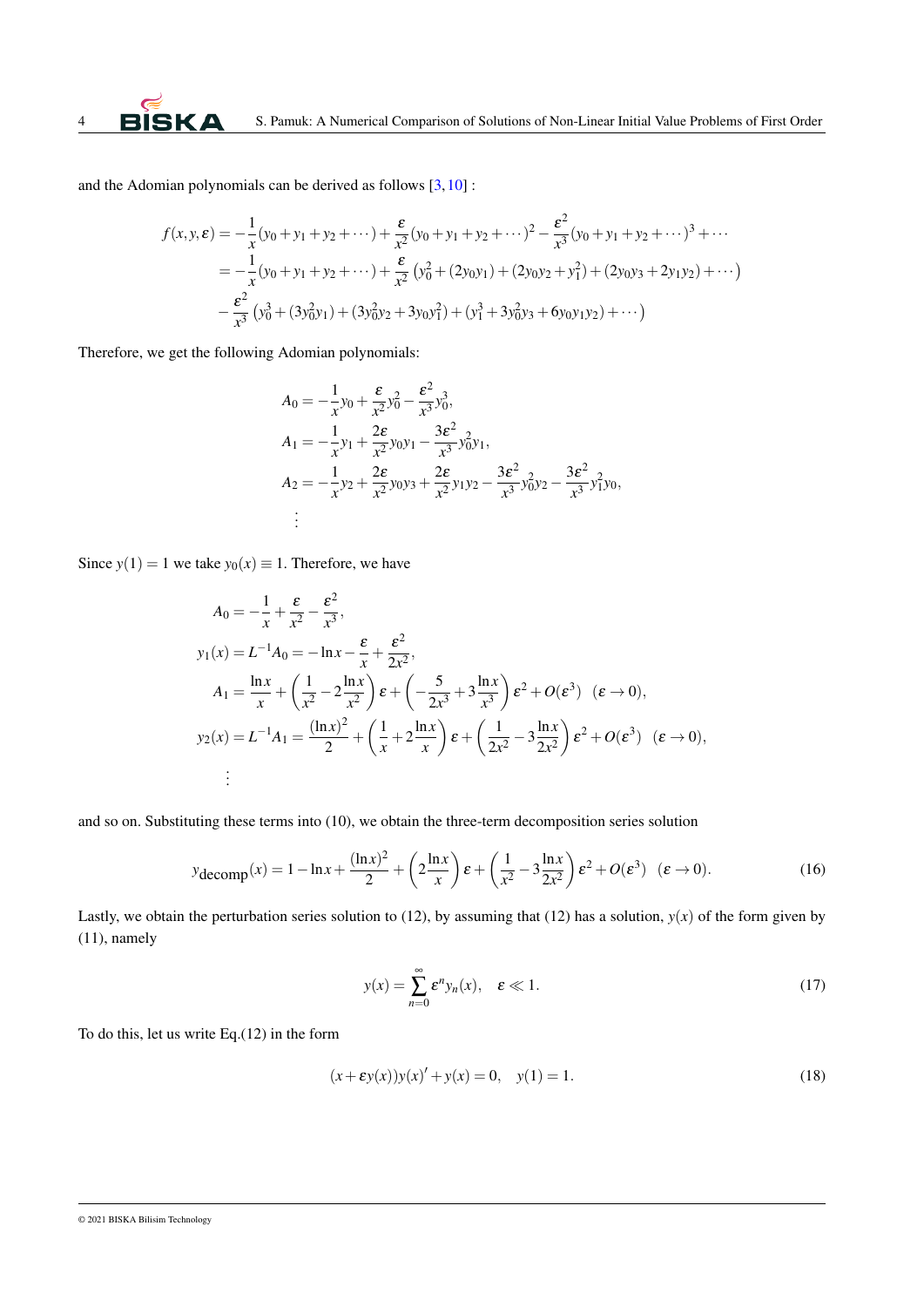

Now, let us plug Eq.(17) in Eq.(18):

$$
\left[x + \varepsilon \sum_{n=0}^{\infty} \varepsilon^{n} y_{n}(x)\right] \sum_{n=0}^{\infty} \varepsilon^{n} y'_{n}(x) + \sum_{n=0}^{\infty} \varepsilon^{n} y_{n}(x) = 0
$$

$$
x \sum_{n=0}^{\infty} \varepsilon^{n} y'_{n}(x) + \sum_{n=0}^{\infty} \varepsilon^{n+1} [y_{0}(x) y'_{n}(x) + \dots + y_{n}(x) y'_{0}(x)] + \sum_{n=0}^{\infty} \varepsilon^{n} y_{n}(x) = 0
$$

$$
xy'_{0}(x) + y_{0}(x) + \sum_{n=1}^{\infty} \varepsilon^{n} [xy'_{n}(x) + y_{0}(x) y'_{n-1}(x) + \dots + y_{n-1}(x) y'_{0}(x) + y_{n}(x)] = 0.
$$

Therefore, the zeroth-order problem  $xy'_0(x) + y_0(x) = 0$  is obtained by setting  $\varepsilon = 0$ , and the solution which satisfies the initial condition  $y_0(1) = 1$  is

$$
y_0(x) = \frac{1}{x}.
$$

The *n*th-order problem ( $n \ge 1$ ) is obtained by setting the coefficient of  $\varepsilon^n$  ( $n \ge 1$ ) equal to 0. The result is

$$
xy'_{n}(x) + y_{0}(x)y'_{n-1}(x) + \dots + y_{n-1}(x)y'_{0}(x) + y_{n}(x) = 0, \ y_{n}(1) = 0 \ (n \ge 1).
$$
 (19)

It is clear from Eq.(19) that the first-order problem  $xy'_1(x) + y_0(x)y'_0(x) + y_1(x) = 0$ , and the solution which satisfies the initial condition  $y_1(1) = 0$  is

$$
y_1(x) = \frac{1}{2x} - \frac{1}{2x^3}.
$$

Similarly, we obtain the second-order problem from Eq.(19) that  $xy'_2(x) + y_0(x)y'_1(x) + y_1(x)y'_0(x) + y_2(x) = 0$  with the initial condition  $y_2(1) = 0$ . The solution to this initial value problem is easy to obtain

$$
y_2(x) = \frac{1}{2x^5} - \frac{1}{2x^3}
$$

Let us now put  $y_0(x)$ ,  $y_1(x)$ ,  $y_2(x)$  in Eq.(17) to obtain the three-term perturbation series approximation to  $y(x)$ :

$$
yperturb(x) = \frac{1}{x} + \left(\frac{1}{2x} - \frac{1}{2x^3}\right)\varepsilon + \left(\frac{1}{2x^5} - \frac{1}{2x^3}\right)\varepsilon^2 + O(\varepsilon^3) \quad (\varepsilon \to 0).
$$
 (20)

.

As seen from the Eq.s (15) and (20), the exact solution and the perturbation series approximation to Eq.(12) are the same up to the second order of  $\varepsilon$  ( $\varepsilon \to 0$ ). This shows that PSM is the best approximation between PSM and ADM to the exact solution for this example. Therefore, it suffices to compare the exact solution with the Adomian decomposition series solution. It is clear that the perturbation series approximation obtained in (20) is non-uniform for small *x*. For this reason we take  $0.8 \le x \le 1.5$  to make a numerical comparison of the solutions. In figures 1, 2 and 3 we take  $\varepsilon = 0.03$ ,  $\varepsilon = 0.01$ and  $\varepsilon = 0.001$ , respectively. As seen from the three figures we achieve a very good approximation to the exact solution as  $\varepsilon$  gets closer to 0. By using only 3 terms of the decomposition series (10), we have approximated to the exact solution as desired, which shows that the speed of convergence of the ADM is very fast. In conclusion, the ADM is easier to compute and supplies quantitatively reliable results, and the overall errors in the application of the ADM can be made very small by adding new terms to the series (10).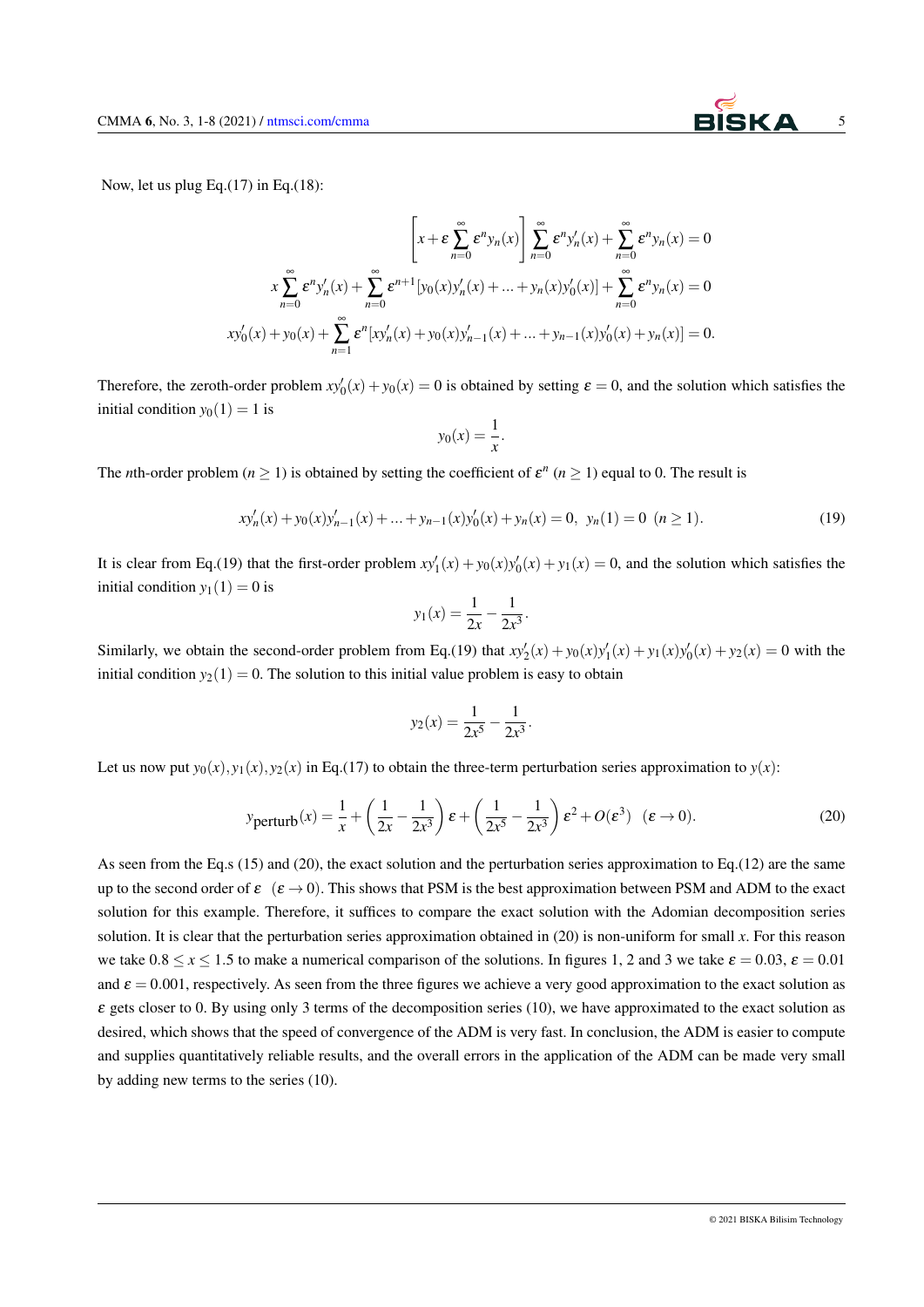

Fig. 1: Comparison of the Exact Sol. with the Decomposition Series Sol. ( $\varepsilon = 0.03$ ).



Fig. 2: Comparison of the Exact Sol. with the Decomposition Series Sol. ( $\varepsilon = 0.01$ ).

# Competing interests

The authors declare that they have no competing interests.

## Authors' contributions

All authors have contributed to all parts of the article. All authors read and approved the final manuscript.

<sup>© 2021</sup> BISKA Bilisim Technology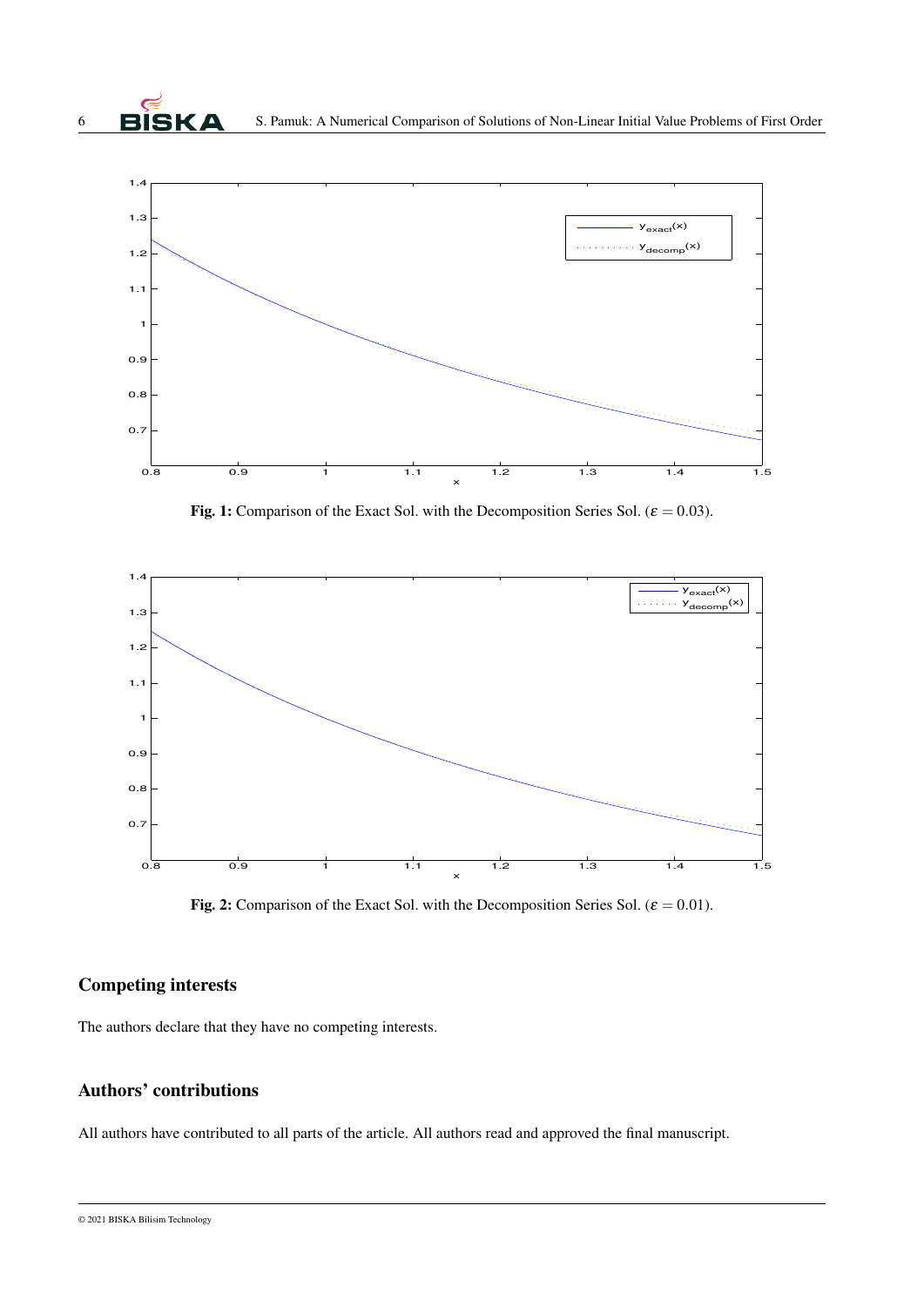

Fig. 3: Comparison of the Exact Sol. with the Decomposition Series Sol. ( $\varepsilon = 0.001$ ).

#### References

- <span id="page-6-0"></span>[1] S. Abbasbandy, A numerical solution of Blasius equation by Adomian's decomposition method and comparison with homotopy perturbation method, *Chaos, Solitons and Fractals*, (31) (1) 257-260 (2007) .
- <span id="page-6-1"></span>[2] S. Abbasbandy, Numerical solutions of the integral equations: Homotopy perturbation method and Adomian's decomposition method, *Appl.Math.Comput.*, (173) (1) 493-500 (2006).
- <span id="page-6-7"></span>[3] G. Adomian, *Solving Frontier Problems of Physics: the Decomposition Method*, Kluwer Academic Publishers, Boston, 1994.
- <span id="page-6-11"></span>[4] N. Bellomo, R. Monaco, A comparison between Adomian's decomposition methods and perturbation techniques for nonlinear random differential equations, *J. Math. Anal. Appl.*, (110) (2) 495-502 (1985).
- <span id="page-6-10"></span>[5] C. M. Bender, S. A. Orszag, *Advanced Mathematical Methods for Scientists and Engineers*, McGraw-Hill Book Company, USA, 1978.
- <span id="page-6-12"></span>[6] Y. Cherruault, G. Adomian, Decomposition methods: a new proof of convergence, *Math. Comp. Model.* (18) 103 - 106 (1993).
- <span id="page-6-8"></span>[7] D. Lesnic, L. Elliott, The Decomposition Approach to Inverse Heat Conduction, *J. Math. Anal. Appl.,* (232) (1) 82-98 (1999).
- <span id="page-6-9"></span>[8] X. G. Luo, Q. B. Wu, B. Q. Zhang, Revisit on partial solutions in the Adomian decomposition method: Solving heat and wave equations, *J. Math. Anal. Appl.,* (321) (1) 353-363 (2006).
- <span id="page-6-2"></span>[9] S. Pamuk, Qualitative Analysis of a Mathematical Model for Capillary Formation in Tumor Angiogenesis, *Math. Models Methods Appl. Sci*. (13) (1) 19-33 (2003).
- <span id="page-6-3"></span>[10] S. Pamuk, The decomposition method for continuous population models for single and interacting species, *Appl.Math.Comput*. (163) 79-88 (2005).
- <span id="page-6-4"></span>[11] S. Pamuk, An application for linear and nonlinear heat equations by Adomian's decomposition method, *Appl.Math.Comput.* (163) 89-96 (2005).
- <span id="page-6-5"></span>[12] S. Pamuk, Solution of the Porous Media Equation by Adomian's Decomposition Method, *Physics Letters A*, (344) 184-188 (2005).
- <span id="page-6-6"></span>[13] A. Sadighi, D.D. Ganji, Exact solutions of Laplace equation by homotopy-perturbation and Adomian decomposition methods, *Phys.Lett.A*, (in press) (2007).